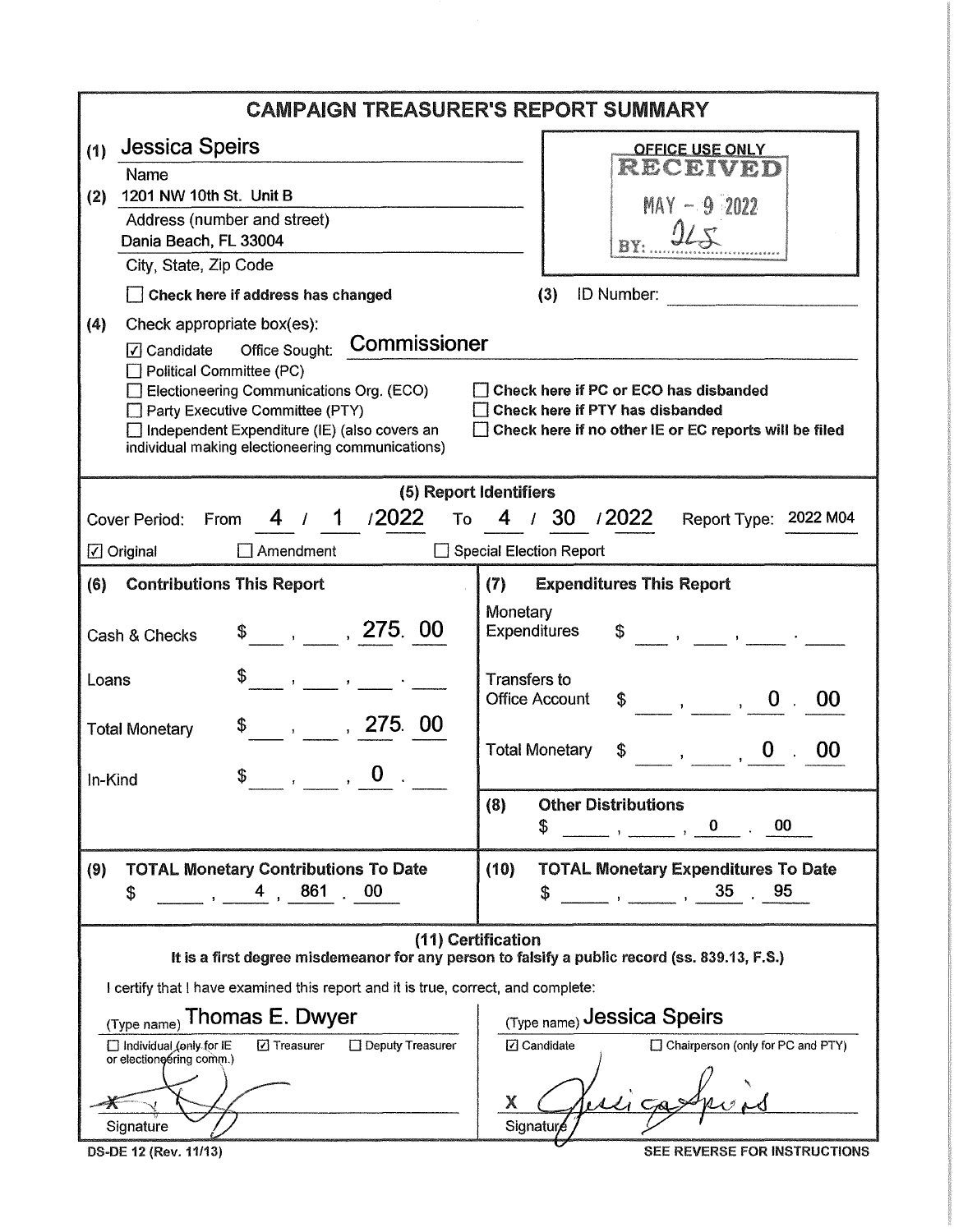## CAMPAIGN TREASURER'S REPORT - ITEMIZED CONTRIBUTIONS

## (1) Name: Jessica Speirs (2) I.D. Number

| (3) Cover Period                            | 4/1/2022<br>through                                       |      | 4 / 30/ 2022         | (4) Page     | of<br>1                                      | 1         |          |
|---------------------------------------------|-----------------------------------------------------------|------|----------------------|--------------|----------------------------------------------|-----------|----------|
| (5)                                         | (7)                                                       |      | $\overline{(8)}$     | (9)          | (10)                                         | (11)      | (12)     |
| Date                                        | <b>Full Name</b>                                          |      |                      |              |                                              |           |          |
| (6)                                         | (Last, Suffix, First, Middle)                             |      |                      |              |                                              |           |          |
| Sequence                                    | <b>Street Address &amp;</b>                               |      | Contributor          | Contribution | In-kind                                      |           |          |
| Number                                      | City, State, Zip Code                                     | Type | Occupation           | <b>Type</b>  | Description                                  | Amendment | Amount   |
| / 11 / 2022<br>$\overline{\mathbf{4}}$<br>1 | Lorna Valdes<br>4250 SW 5th St.<br>Coral Gables, FL 33134 | ı    |                      | <b>CHE</b>   |                                              |           | \$25.00  |
| 27 / 2022<br>$\mathcal{A}$<br>4             | <b>Steven Nickerson</b><br>2250 SW 30th Ter.              |      | Executive<br>Manager |              |                                              |           |          |
| $\mathbf{2}$                                | Ft. Lauderdale, FL 33312                                  | П    |                      | <b>CHE</b>   |                                              |           | \$250.00 |
| T<br>I                                      |                                                           |      |                      |              |                                              |           |          |
|                                             |                                                           |      |                      |              |                                              |           |          |
| $\prime$<br>$\prime$                        |                                                           |      |                      |              |                                              |           |          |
| $\prime$<br>I                               |                                                           |      |                      |              |                                              |           |          |
| $\prime$<br>$\prime$                        |                                                           |      |                      |              |                                              |           |          |
| 1<br>I<br><b>DS-DE 13 (Rev. 11/13)</b>      |                                                           |      |                      |              | SEE REVERSE FOR INSTRUCTIONS AND CODE VALUES |           |          |